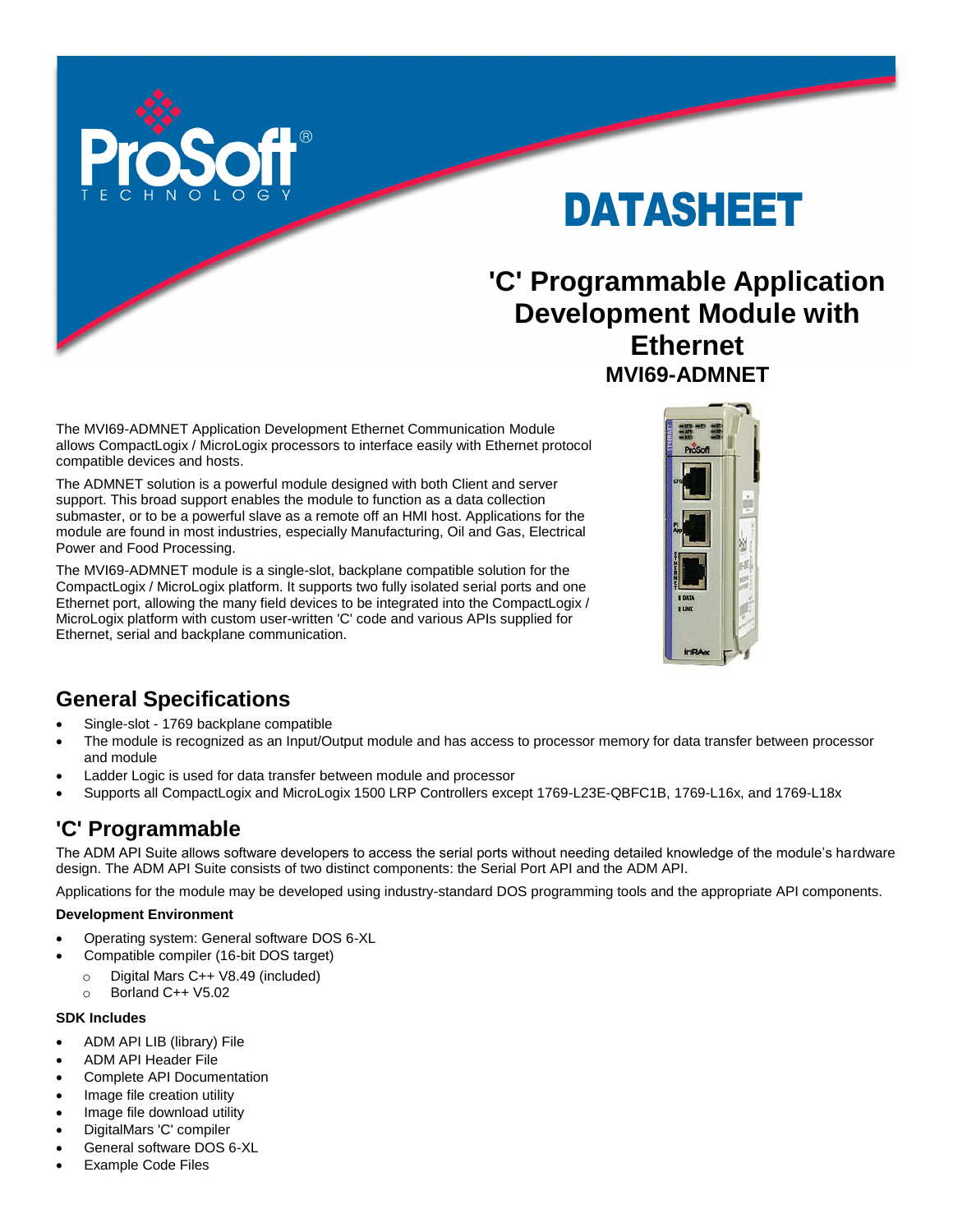### **Functional Specifications - MVI69-ADMNET**

The MVI69-ADM API Suite allows software developers access to the top layer of the CompactLogix processor and serial ports. The MVI69-ADMNET API suite accesses the Ethernet port.

Both APIs can be easily used without detailed knowledge of the module's hardware design. The MVI69-ADMNET API Suite consists of the Ethernet Port API. The Ethernet Port API provides access to the Ethernet network. Applications for the MVI69-ADMNET module may be developed using industry-standard DOS programming tools and the appropriate API components.

The MVI69-ADMNET module has two serial ports, one of which is isolated for field interfaces, and one Ethernet port.

- CFG: debug/configuration RS-232
- PRT1: Application RS-232, RS-422 or RS-485
- Ethernet Port

PRT1 is jumper configured for direct or multi-drop field communication. The application program can be written to control the two application ports independently, allowing maximum flexibility in the design.

### **General Protocol Specifications**

- Allows software developers to access CompactLogix/MicroLogix processor and Serial/Ethernet ports without needing detailed knowledge of the module's hardware design
- API library functions are specified using the 'C' programming language syntax
- The following compiler versions are compatible with the MVI69-ADMNET module API:
	- o Digital Mars C++ 8.49 (included)
	- o Borland C++ V5.02
- Operating System: General software DOS 6-XL
- Flash ROM program space: 896 KB
- RAM program and data space: 640 KB
- Compact Flash socket: Up to 64 MB

### **ADM API Libraries**

Each API provides a library of function calls. This library supports any programming language that is compatible with the Pascal calling convention.

- Initialization Open and close the API
- Debug Port Debug port user interface
- Database Read and write data to database
- Timer Start and check timers
- Backplane Transfer data over the backplane
- LED Set user LED indicators
- Flash Parse configuration files
- Miscellaneous Configure the console



### **Where Automation Connects™**

### **Global Distribution**

#### **We think like you do**

**ProSoft Technology® products are distributed and supported worldwide through a network of over 500 distributors in over 50 countries. Our knowledgeable distributors are familiar with your application needs. For a complete list of distributors, go to our web site at:**

**www.prosoft-technology.com**

## **Global Support**

#### **We are there for you**

**All ProSoft Technology products are backed with free, unlimited technical support. Contact our worldwide Technical Support team directly by phone or email.**

### **Global Offices**

#### **We are where you are**

**ProSoft Technology has regional offices worldwide available to help you with all your industrial application needs. If you need help choosing a ProSoft Technology solution for your particular application check out our contact information under distributor sales on the web site at:**

**www.prosoft-technology.com**

**Whether your application is large or small, our technical professionals are there to help you choose the right communication solution.**